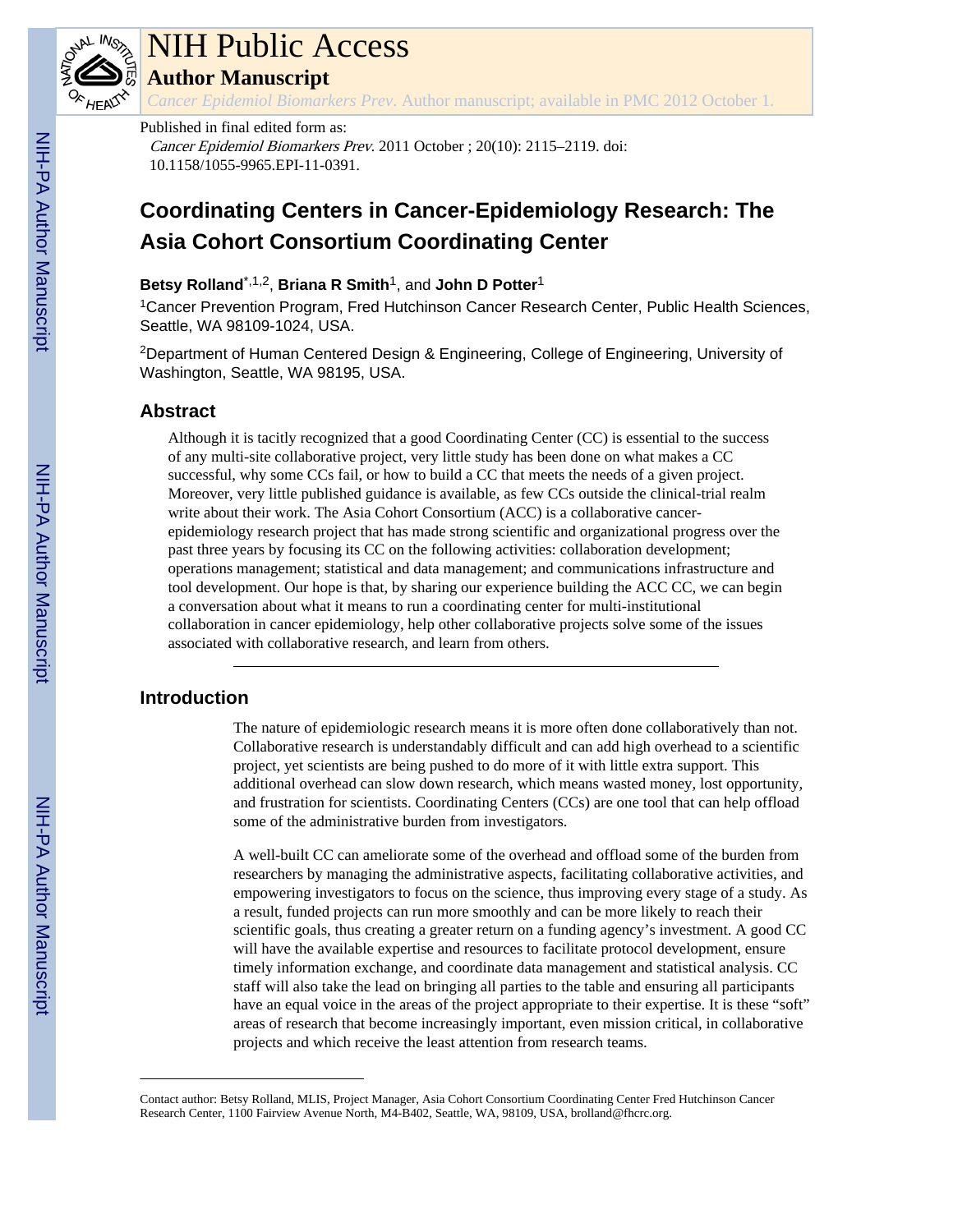Although it is tacitly recognized that a good CC is essential to the success of any multi-site collaborative project, very little study has been done on what makes a CC successful, why some CCs fail, or how to build a CC that meets the needs of a given project. Moreover, very little published guidance is available, as few CCs outside the clinical-trial realm write about their work [see, for example, 1–4]. CC directors are largely forced to reinvent the process through trial and error with each new collaboration. This wastes not only precious funds but also experience and time, delaying the achievement of scientific goals. Without well validated "best practices," it is impossible for a CC manager to be sure s/he is not only avoiding the worst mistakes of the past but is maximizing resources by running a CC as effectively and efficiently as possible.

The ACC is a collaborative research project that has made strong scientific and organizational progress over the past three years. Our hope is that, by sharing our experience building the ACC CC, we can begin a conversation about what it means to run a coordinating center for multi-institutional collaboration and help other collaborative projects solve some of the issues associated with collaborative research (as well as learn from others), thus moving science forward with greater ease. Our group plans to engage in future research to investigate how other CCs run and what differences there might be between domestic and international collaborative projects.

# **The Asia Cohort Consortium Coordinating Center**

"Many of the most exciting developments in tools for biomedicine: tools for screening, early detection, understanding causation, stratifying risk groups, identifying responders to therapy, stratifying on outcomes, will only be fully realized and validated in the setting of very large population studies. The Asia Cohort Consortium is specifically designed and implemented to act as such a population laboratory." [5]

The ACC, first proposed in November 2004 in Seoul, is a consortium of cohort-based studies in Pacific Rim economies. The ACC seeks to understand the relationships among genetics, environmental exposures, and the etiology of disease. The mission of the ACC is two-fold: (1) to serve as a platform for cross-cohort collaborative projects and combined analysis; and (2) to act as an incubator for new cohorts. We seek to establish a cohort of at least one million healthy people around the world who will be followed over time to various disease endpoints, including cancer. Our work will be done collaboratively by partnering with other cohort studies to create a community of researchers focused on the same goals.

The ACC has approximately 50 active members, representing countries across Asia and the United States, as well as major cancer research organizations such as the National Cancer Institute (NCI) in Washington, DC. All members are involved in some way with building cohorts in Asia. Members are faculty at their institutions and some hold appointments in their national health ministries. These investigators, from China, India, Bangladesh, Japan, Korea, Malaysia, Singapore, Taiwan, Thailand, the United States, and other countries and economies, meet on a biannual basis to report on the progress of the new and existing cohorts, to discuss issues relevant to the development of common protocols, and to establish collaborative projects.

In 2007, Fred Hutchinson Cancer Research Center (FHCRC) granted Center funding to support the ACC CC activities. FHCRC funds the CC and its support activities only; ACC participants are entirely self-funded. The CC provides support for scientific collaboration through collaboration development; operations management; statistical and data management; and communications infrastructure and tool development.

*Cancer Epidemiol Biomarkers Prev*. Author manuscript; available in PMC 2012 October 1.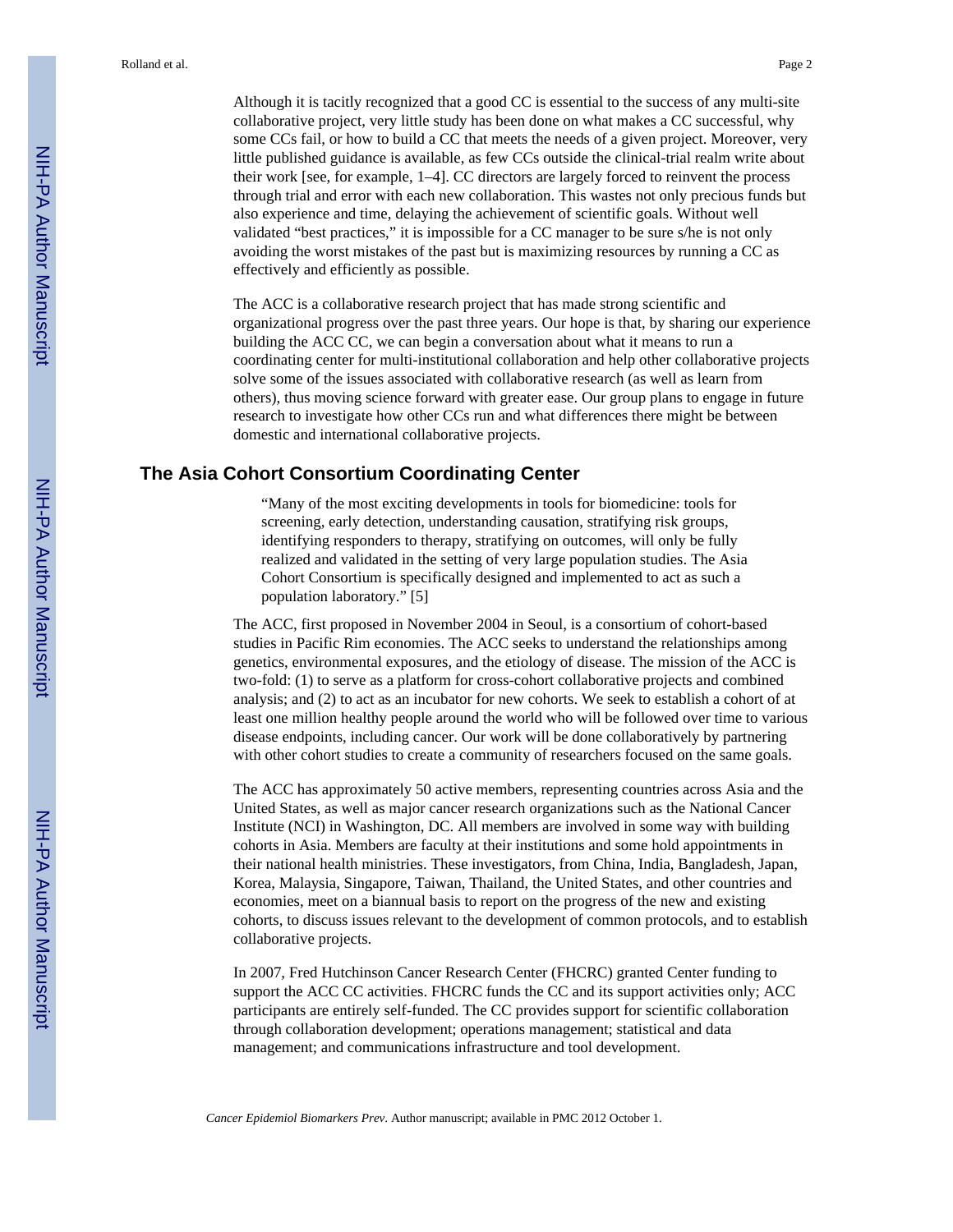# **The Coordinating Center**

The mission of the ACC CC is simple: to support all activities of the ACC. This means the CC focuses on the following activities: collaboration development; operations management; statistical and data management; and communications infrastructure and tool development.

#### **Collaboration Development**

One of the most substantial barriers to successful collaboration is a lack of trust and community among participants. It is almost inevitable that scientists will eventually be collaborating with investigators with whom they have been previously competing for funds. The first objective in building a CC is to transform a loose group of individuals into a community of researchers all focused on the same goal. A Policies & Procedures Manual is essential, laying out expectations, rights, and responsibilities for collaborators. It is crucial that everyone involved in the collaboration has a firm understanding of what it means to be a "member" of the group.

When the CC first started working with the ACC, there was just a nascent sense of community. The ACC was a loose consortium that met twice each year and exchanged emails occasionally. Our first order of business was to develop that loose consortium into a more coordinated community of investigators focused on building the ACC. At the next Consortium meeting, we refined and expanded the goals of the ACC, coming to this consensus:

The mission of the ACC is two-fold: (1) to serve as a platform for cross-cohort collaborative projects and combined analysis, and (2) to act as an incubator for new cohorts.

We debated what it meant to be a member of the ACC, what rights and responsibilities went along with that. In other words, we defined who we were. We were struck at our recent meeting in Washington, DC, by how different the energy of the group was as compared to earlier meetings. The atmosphere was much less formal, more relaxed and open. Clearly, members felt comfortable with one another and felt at ease speaking their minds.

As part of this "definition" phase, we also registered a domain name [6]. While this seems like a technical detail, it was an important signal to the group that we were a legitimate organization and planned to continue to grow the ACC. The domain serves as an anchor for the collaboration, a place current and potential members can bookmark and visit for current information on the project. We also created email lists, such as "all members," utilizing this domain. All of these steps were aimed specifically at helping the ACC gel as a community.

Whereas collaborations frequently begin through established social networks, they quickly expand to include people who have not yet developed comfortable relationships. A CC is responsible for building trust by developing both the public (group-wide) and private (interinvestigator) spaces of the collaboration, as described in the literature on Communities of Practice [7]. The ACC, for example, fosters collaboration through two face-to-face meetings each year, one in the US in conjunction with the American Association for Cancer Research (AACR) annual meeting and the second in Asia, hosted by a different member cohort each year. At these meetings, we ensure that there is enough time for personal conversations. Group dinners allow investigators to nurture existing relationships and begin new ones.

As with any group, collaborators come to the ACC with a variety of agendas [8]. Some researchers are just beginning their careers, while others are established scientists with international reputations. It is the job of the CC to constantly "herd cats" and keep everyone focused on the larger agenda of the ACC while seeking to understand and meet the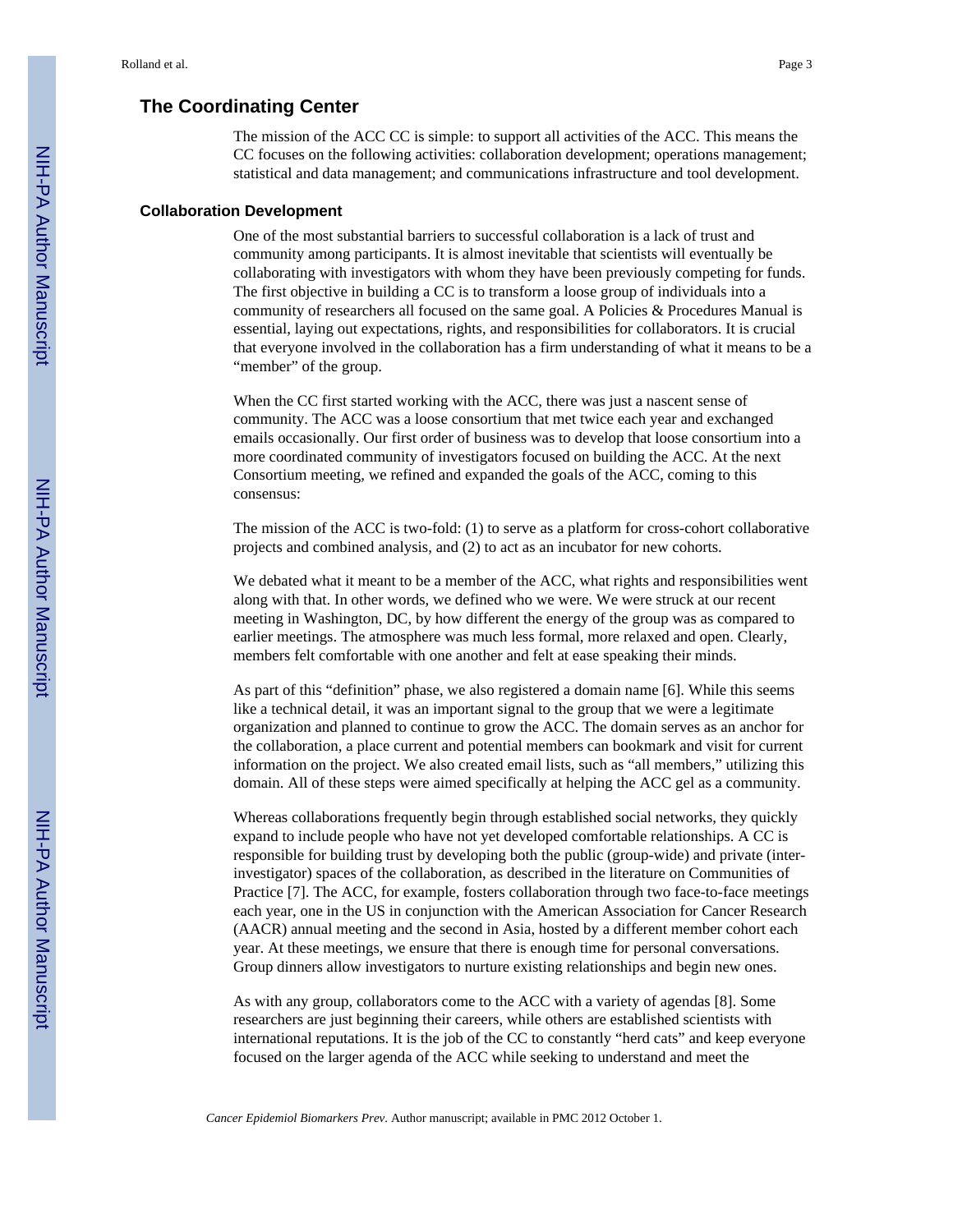professional objectives of all collaborators. This is much more difficult than it sounds, as it necessitates taking the time to cross cultural boundaries and listen closely to what colleagues are saying.

#### **Operations Management**

Large collaborations have high overhead and require a substantial amount of administration, which we categorize as Operations Management. In the CC, we are responsible for the production of documents such as the Policies & Procedures Manual, which puts in place a structure for the ACC. We also guide the development of study protocols and manage all IRB documentation.

Information management is a huge challenge for collaborative groups [8]. A healthy, thriving collaboration generates a substantial amount of "stuff", also known as artifacts. These include, but are not limited to, data, specimens, and manuscripts, as well as writing teams, working groups, SOPs, IRB approvals, tools, agendas, and meeting minutes. Collaborators, including CC staff, need to be able to trust that they can find the artifacts they need when they need them.

#### **Statistical and Data Management**

One of the overarching scientific goals of the ACC is to achieve data harmonization so that data sets from independent cohorts can be combined and analyzed as one meta-cohort. To assist with that goal, the CC utilizes a Common Data Elements (CDE) specialist who focuses on data harmonization. With an appropriate scientific background and extensive experience developing questionnaires and mapping questionnaire elements to data dictionaries, the CDE specialist has analyzed the instruments used by several participating ACC cohorts to establish a common, core set of questions that all groups are asking and that are important to the scientific questions the ACC is trying to answer. This is exceptionally challenging. We need to take into account the scientific goals of the individual studies, while also navigating language and cultural differences.

The CC has put substantial effort into helping the cohorts harmonize their data-collection instruments, with the ultimate goal being the ability to conduct cross-cohort analysis of the data collected. This is an enormous challenge. Consider the following three questions:

- **•** Have you ever had cancer?
- **•** Have you ever been treated for cancer?
- **•** Do you have cancer?

These questions differ somewhat and yield data that are not necessarily comparable. The challenge then becomes, do we manipulate the data afterwards or do we try to harmonize the data collection instruments in such a way that each individual cohort is not compromised but that, when combined, the data are comparable and harmonizable? This is a continuing area of focus for the CC. To achieve the goal of full data harmonization will require an enormous time commitment on the part of the cohorts as well as the CC, as each data element needs to be negotiated and discussed extensively to ensure that everyone agrees on its meaning. In this specific area of data harmonization, the organization P3G has put considerable time and effort into developing tools to support collaborative research [9].

Lastly, at least one member of our statistical and data management team (SDMT) attends each general membership and working group meeting. This team is deeply involved in the development of each cross-cohort project's protocol, guiding the selection and definition of the data set that will be submitted and crafting the analysis plan. Members of this team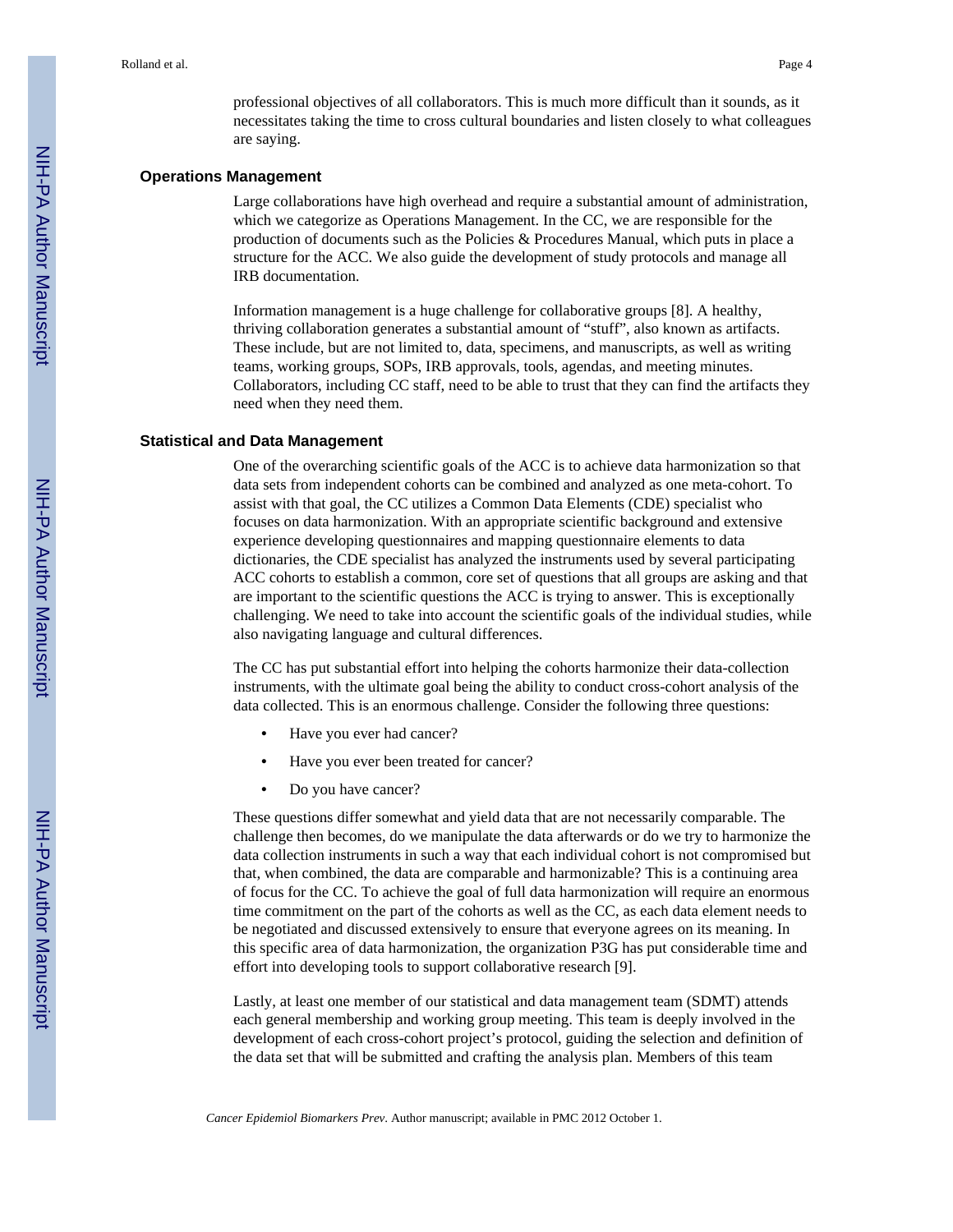#### **Communications Infrastructure and Tool Development**

Communication infrastructure is essential to supporting a distributed collaboration. One of the infrastructure projects we tackled immediately was the development of a collaborative portal. The objective of the portal project was to create a space for investigators to find, exchange, and deposit information. We have seen, via usage statistics, that members are using the portal to do so. The next steps will involve sharing information and interacting on the portal. Our experience utilizing portal workspaces to discuss analysis results, as described below, worked well, and we continue to build on this with future collaborative projects.

The portal is important. Given that almost all ACC business gets done virtually (via email, the portal, and conference calls), having a central repository of information is crucial. It also spreads the burden of collaboration across all collaborators and helps develop a sense of joint ownership. The CC then becomes a participant in the collaboration and not a black box of information or, worse, a barrier to communication.

Although we currently use our email listservs extensively, we hope to transition to using the portal exclusively for all communications. This is a huge challenge for any group and requires investigators to adopt a different way of working and a whole new way of thinking about communications. It is especially challenging in the ACC, given our unique structure. Because our members are participating without receiving funding from us and on top of their day jobs, so to speak, we have not yet reached the point where we feel comfortable mandating such communication practices. One first step we are working on is for the project staff to copy relevant discussions to the portal to maintain a more complete record of the decision-making process. This not only helps keep track of each project itself but also allows the group to learn from past projects and apply lessons learned to future projects.

# **CC Core Staff**

Our staff is composed of a Principal Investigator, who is also one of the two co-Chairs of the ACC; a fulltime project manager; several part-time staff who work on an as-needed basis, including two statisticians, a Common Data Elements specialist and a programmer as well as two PhD-level investigators in the areas of statistics and biostatistics. As a start-up enterprise within an established major research institution, we are fortunate to have access to resources and expertise of all types. If a new project comes up that requires skills we do not currently have, chances are good that we can find them.

# **The BMI Pilot Project: Bringing It All Together**

At the Spring meeting in San Diego, CA, in 2008, two of our members proposed that the ACC begin a pilot project on Body Mass Index (BMI) in Asian populations, the first crosscohort collaborative project of the ACC. The CC was instrumental in moving this project forward and keeping it moving. We began by working with the FHCRC library to gather a list of cohorts working in Asia that were focused on BMI, ending up with a list of more than 75 cohorts that met our minimum criteria for inclusion.

At the first BMI Working Group (BMI WG) conference call, each participant agreed to contact the cohorts of his/her country. Subsequent calls and many emails led to the development of a project protocol, specifying the analysis plan and requested variables. Along with the WG leaders, CC staff developed a survey that was sent to potential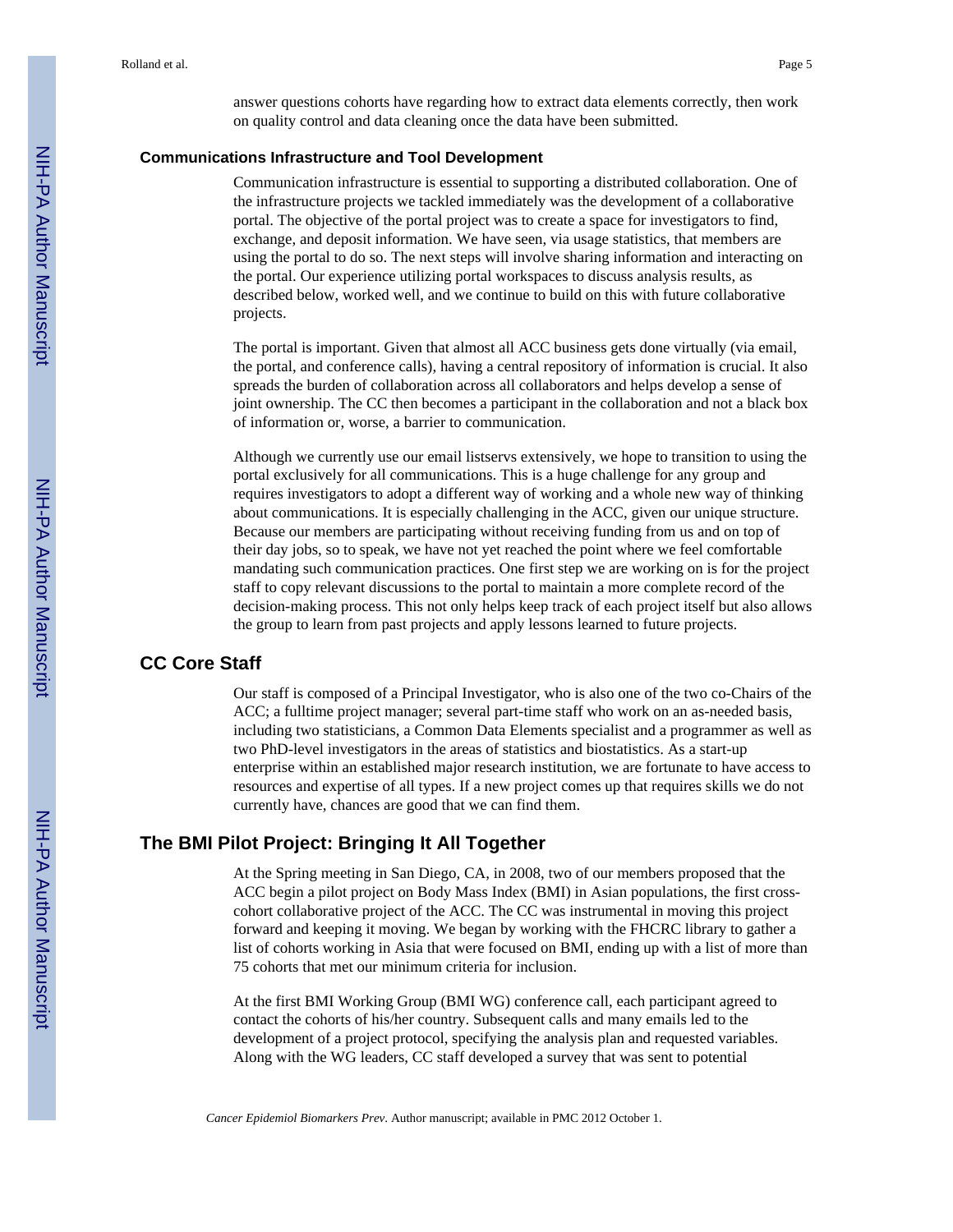Our statistical team analyzed each data set as it arrived, based on the approved analysis plan. Because our collaborators are not collocated, we needed to devise a way for them to review the analysis of their data and answer any questions from the analysis team. We decided to do this on the ACC portal. We created a "workspace" for each of the participating cohorts, where we posted files containing graphs of their analysis results and any questions from the analysis team. We also created a discussion area where cohorts could respond to the questions, ask questions of their own, and receive more information from the analysis team. These workspaces were accessible only to the cohort PIs and their data management teams, as well as the WG chairs and the CC staff, ensuring a high level of confidentiality and promoting frank discussions. Given our goal of developing trust with this first cross-cohort project, it was crucial that no one felt embarrassed if they made an error building and transmitting data or had misunderstood the instructions.

The workspaces were a resounding success. They saved a substantial amount of time and money because we did not need to have lengthy conference calls. Cohorts could take their time looking at their analysis results and formulating thoughtful answers to questions. Although all of our PIs are fluent in English, not all of their data managers are. Using the workspaces gave the teams room to work in their first languages, then share their thoughts in English.

The BMI project has been successful beyond our expectations, resulting in the first published paper of the ACC [10]. We have clearly proven that the ACC CC has the resources and expertise in place to support a scientifically important and interesting study. We have also shown that the ACC cohorts are interested in pooling data when the project has scientific importance. Harmonizing data elements for the sake of harmonization is not interesting; harmonizing for the sake of moving science forward is.

One of the interesting outcomes of the BMI project is the predictable realization that, once the dataset has been collected, it can be used for other purposes. Potential projects are spurred by discussion of the existing data set. Since the BMI project was completed, several additional projects, using this core BMI-focused dataset, have been proposed. Several other BMI-focused proposals using these datasets are currently in the process of being developed or reviewed for implementation. Cohort PIs have agreed to send an English-language version of their survey instruments to the CC, so that a map of available data elements can be created. It is our hypothesis that such a map will spur even more new ideas as investigators learn what data are available across a very large number of individuals.

# **The Future**

The ACC submitted its first two grant proposals to NCI in 2009; both used the R03 small grants mechanism. The first proposal focused on rare cancer and BMI, and the second will support a subsequent phase of the original BMI and mortality project. Happily, both projects have been funded. We have investigated many major foundation grant programs and government funding programs in an effort to secure long-term funding for the CC itself, but have not yet found the right program. Our unique structure makes it possible for us to accomplish things that other groups cannot, but also makes it more difficult to find our funding niche. Funding agencies want to fund projects, not infrastructure, no matter how crucial that infrastructure may be. As such, we are currently drafting two larger grants that

*Cancer Epidemiol Biomarkers Prev*. Author manuscript; available in PMC 2012 October 1.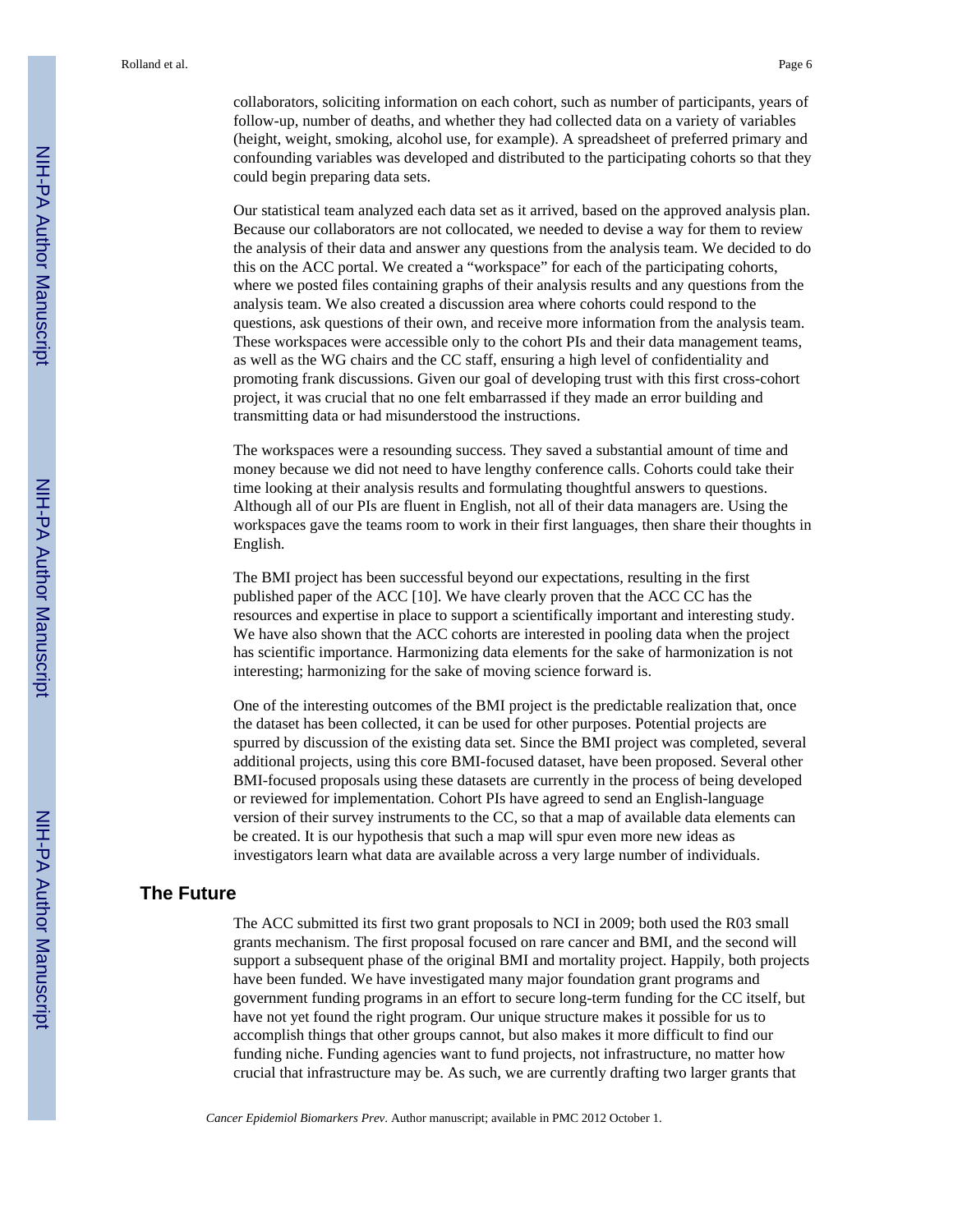will include substantial support for the CC. We have also been extremely fortunate to receive such generous support from the FHCRC. While the amount of support required varies substantially according to the projects underway, the CC generally requires funding in the range of \$300,000–400,000 per year.

# **Conclusion**

We believe that the dearth of public discussion about the role and structure of CCs for collaborative cancer-epidemiology research is detrimental to the progress of science. We would like to propose a research agenda that will answer some of the questions we have raised in this paper. Some initial topics for investigation include:

- **1.** How can we measure the success of a CC?
- **2.** Is there a CC structure that is most effective and efficient for all types of collaborative research or is each CC unique?
- **3.** What are the core functions and who are the core staff of a CC?
- **4.** What are best practices in data harmonization and how can we structure datasets to make it a more straightforward process?
- **5.** Are there differences between CCs for international and domestic collaborations?

Our group has begun doing some of this research here at FHCRC, using several of the CCs at the Center, including the Women's Health Initiative (WHI) and Early Detection Research Network (EDRN), which have, collectively, decades of experience running successful CCs. Our plan is then to extend that research to other cancer research institutes across the US and make our findings available to the wider scientific community.

The first three years of the ACC CC have been exciting and productive ones as we have developed an innovative structure and method of working that takes advantage of what the ACC cohorts have to offer while doing our best to make the efforts of the PIs worthwhile. We have tripled our meeting attendance, submitted two manuscripts to top-tier journals, and received funding from NCI for two small projects. We have accomplished this by staying focused on providing support in four primary areas: collaboration development; operations management; statistical and data management; and communications infrastructure and tool development. We have found that a well-run CC allows scientists to remain focused on science rather than spending time as administrative managers and negotiators.

# **Supplementary Material**

Refer to Web version on PubMed Central for supplementary material.

#### **Acknowledgments**

#### **Grant Support**

The Asia Cohort Consortium Coordinating Center is supported by the Fred Hutchinson Cancer Research Center and the National Institutes of Health (R03CA150038 and R03CA153116).

# **References**

1. Curb JD, Ford C, Hawkins CM, Smith EO, Zimbaldi N, Carter B, Cooper C. A coordinating center in a clinical trial: the Hypertension Detection and Followup Program. Control Clin Trials. 1983; 4:171–186. [PubMed: 6641231]